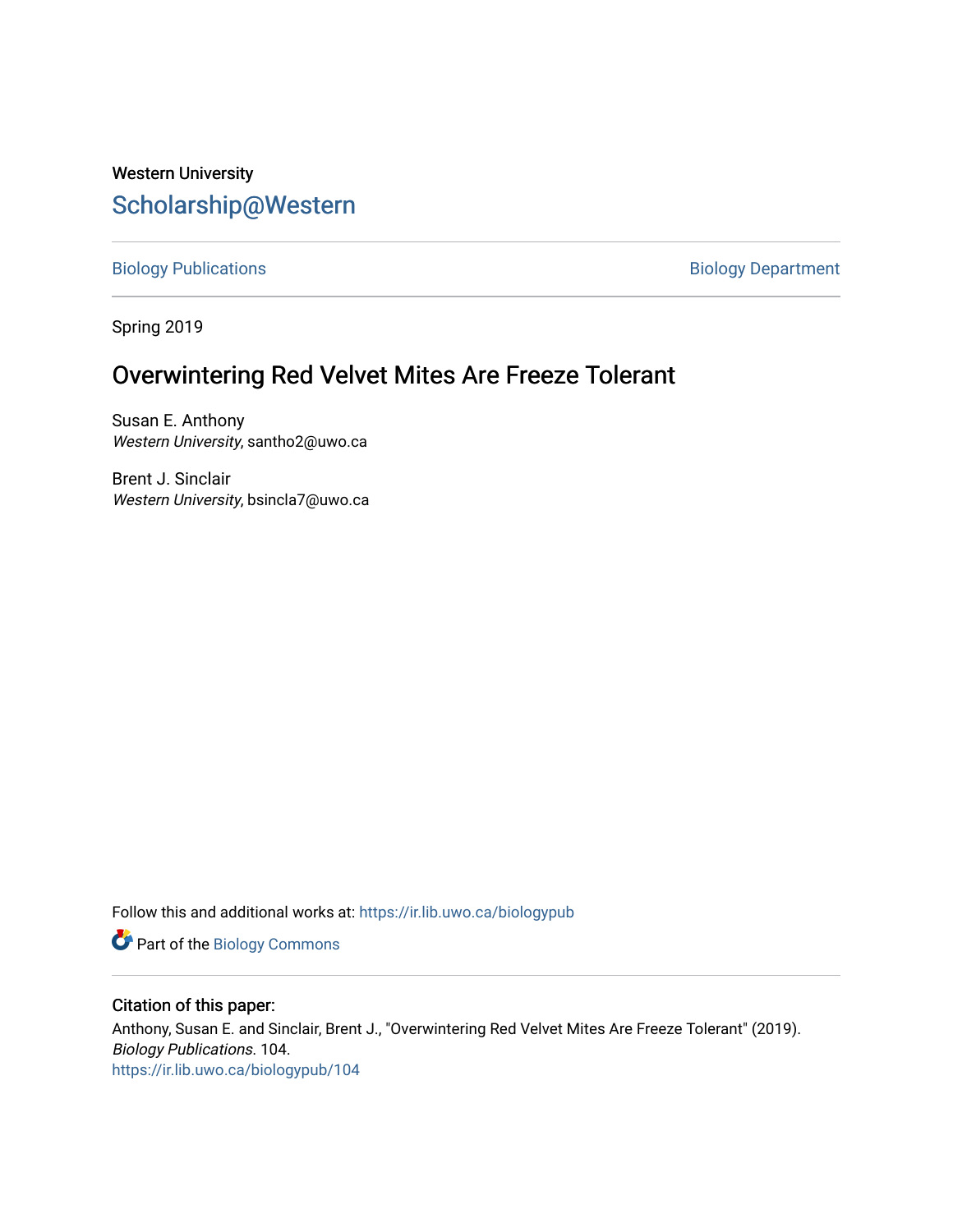| $\mathbf{1}$     | Overwintering red velvet mites are freeze tolerant                                                |
|------------------|---------------------------------------------------------------------------------------------------|
| $\overline{2}$   | Freeze-tolerant mite                                                                              |
| 3                |                                                                                                   |
| $\overline{4}$   | Susan E. Anthony <sup>1*</sup> & Brent J. Sinclair <sup>1</sup>                                   |
| 5                |                                                                                                   |
| 6                | <sup>1</sup> Department of Biology, University of Western Ontario, London, ON, Canada             |
| $\boldsymbol{7}$ |                                                                                                   |
| 8                | *Correspondence: Susan Anthony, Dept. Biology, University of Western Ontario,                     |
| 9                | London, ON, N6A 5B7, Canada                                                                       |
| 10               | santho2@uwo.ca; Tel. +1-519-661-2111x89158; Fax +1-519-661-3935                                   |
| 11               |                                                                                                   |
| 12               | What is already known:                                                                            |
| 13               | Freeze-tolerance, the ability to survive freezing, has evolved in many arthropod species          |
| 14               | and in the arachnids, only in scorpions. All the microarthropods (mites and collembolans)         |
| 15               | that have been studied have been freeze avoidant, and have been assumed to be                     |
| 16               | constrained to this strategy because of their small size. This has led researchers to             |
| 17               | conclude that freeze avoidance is a basal trait.                                                  |
| 18               | What this study adds:                                                                             |
| 19               | We find a mite that is freeze tolerant - the first known instance of this strategy in any mite or |
| 20               | microarthropod. This means that microarthropods are not, in fact, constrained to freeze           |
| 21               | avoidance, and that our thought processes about the evolution of freeze tolerance might need      |
| 22               | revision.                                                                                         |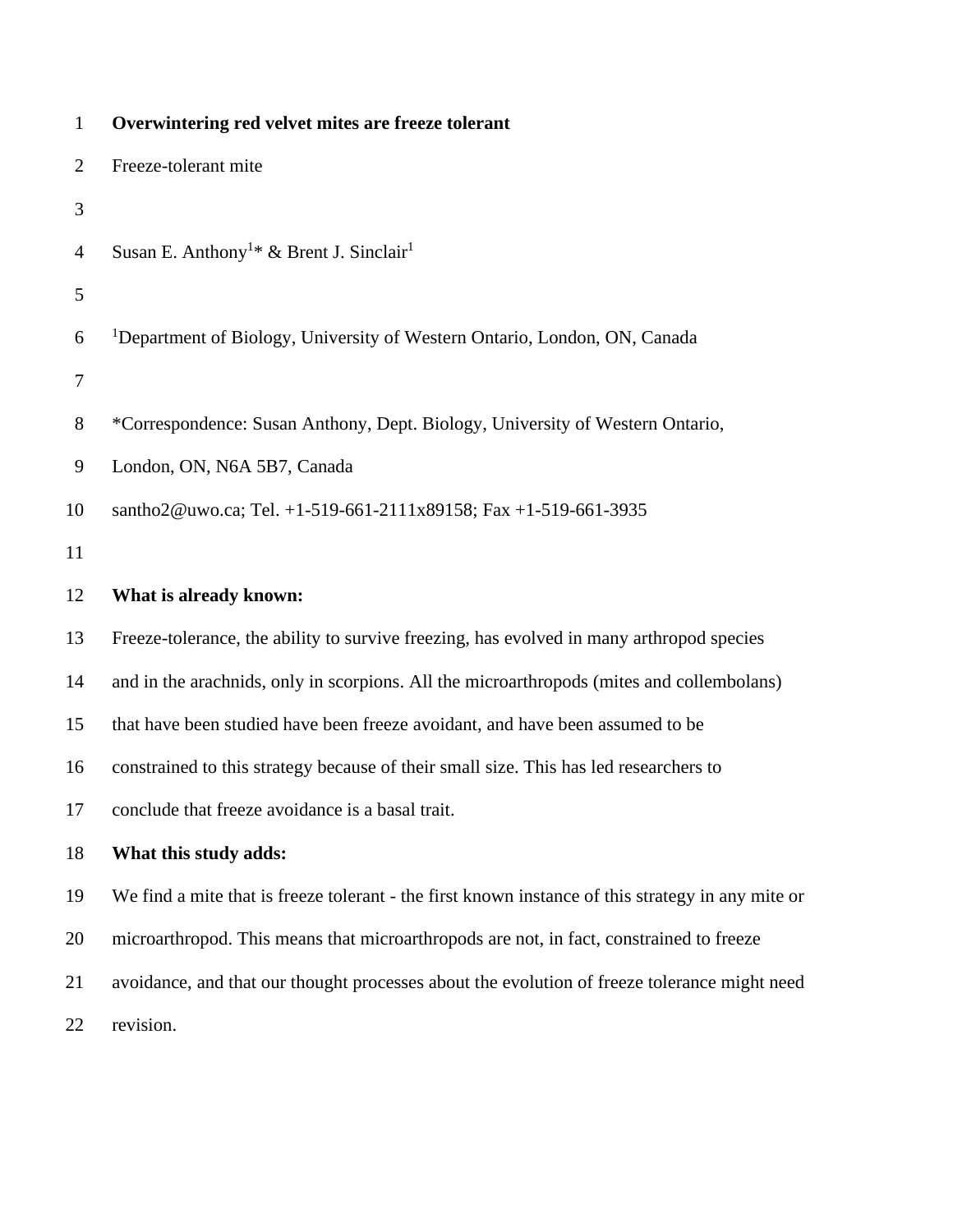# **Abstract**

| 24 | Although many arthropods are freeze-tolerant (able to withstand internal ice), small-bodied                        |
|----|--------------------------------------------------------------------------------------------------------------------|
| 25 | terrestrial arthropods such as mites are thought to be constrained to freeze avoidance. We field-                  |
| 26 | collected active adult red velvet mites, <i>Allothrombium</i> sp. (Trombidiidae), in winter in                     |
| 27 | Southwestern Ontario, Canada, where temperatures drop below -20 <sup>o</sup> C. These mites froze                  |
| 28 | between -3.6 and -9.2°C and survived internal ice formation. All late-winter mites survived being                  |
| 29 | frozen for 24h at -9 $\degree$ C, and 50% survived one week. The LLT <sub>50</sub> (the low temperature that kills |
| 30 | 50% of mites) was c.- $20^{\circ}$ C in midwinter. Hemolymph osmolality and glycerol concentration                 |
| 31 | increased in midwinter, accompanied by decreased water content. Thus, this species is freeze                       |
| 32 | tolerant, demonstrating that there is neither phylogenetic nor size constraint to evolving this cold               |
| 33 | tolerance strategy.                                                                                                |
| 34 |                                                                                                                    |

| 36 | <b>Keywords</b> |  |
|----|-----------------|--|
|----|-----------------|--|

Freeze tolerance, Acari, seasonality, cold hardiness, overwintering, cryoprotectant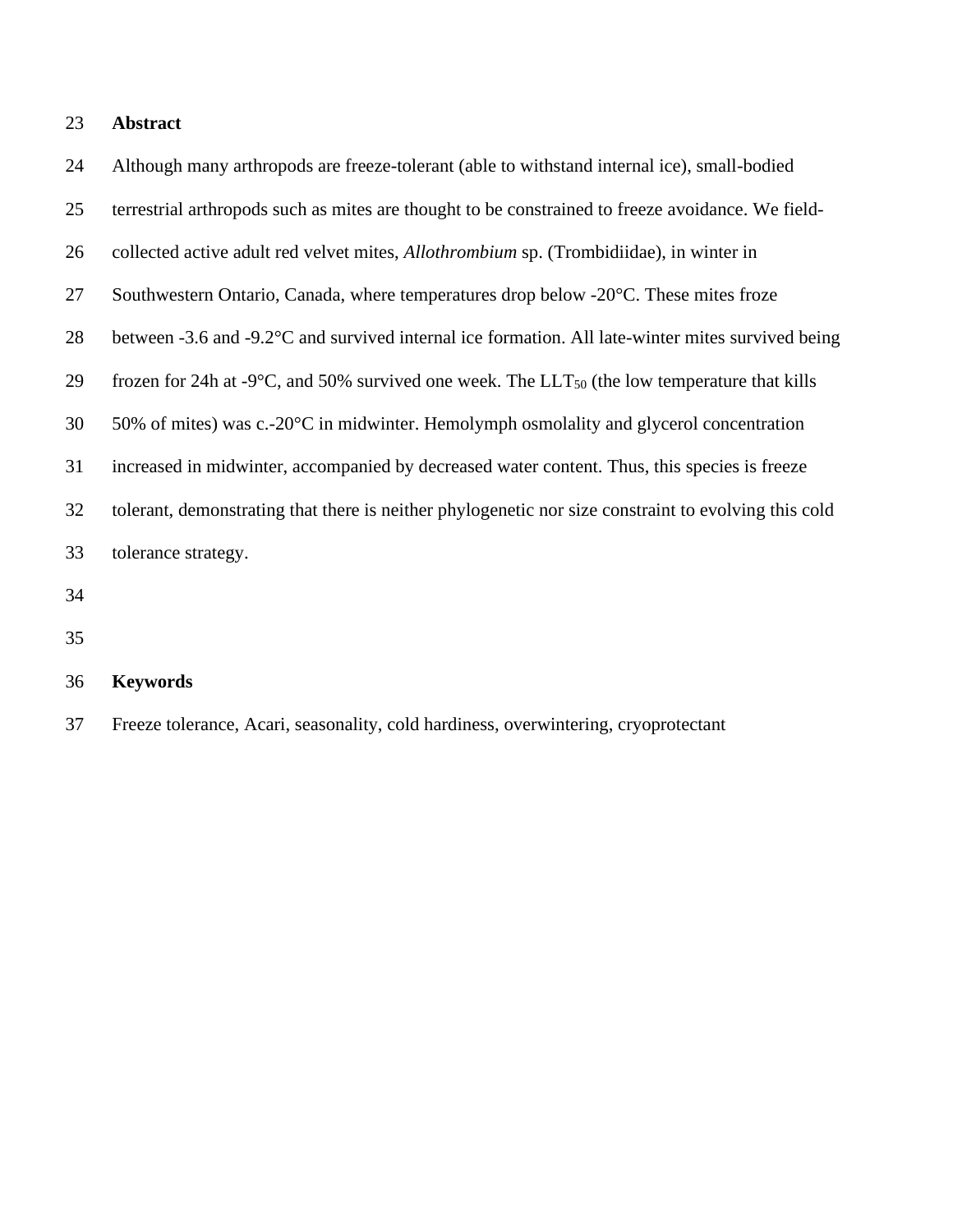#### **Introduction**

39 Winter temperatures drop below  $0^{\circ}C$  in terrestrial temperate, polar, and alpine ecosystems. Arthropods in these habitats generally adopt one of two cold tolerance strategies: freeze avoidance, preventing ice formation by depressing the temperature at which they freeze (the supercooling point, SCP), or freeze tolerance, withstanding internal ice formation (Lee 2010). Freeze-tolerant insects accumulate low molecular weight cryoprotectants, such as glycerol or proline (Lee 1991). They have high SCPs that likely facilitate control of the site or rate of ice formation (Toxopeus and Sinclair in press). Finally, freeze tolerant insects sometimes produce ice-binding proteins that initiate freezing at high temperatures (ice nucleating proteins) or control the growth and distribution of ice crystals (thermal hysteresis and recrystallisation-inhibiting proteins; Zachariassen and Kristiansen 2000).

 Freeze tolerance appears to be a derived trait that has evolved multiple times in arthropods (Sinclair et al. 2003; Toxopeus and Sinclair in press), including many Insecta, Chilopoda, Crustacea, and in two Arachnids (both scorpions; Crawford and Riddle 1975; Whitmore et al. 1985). Small arthropods contain a small volume of water and therefore supercool easily (Sinclair et al. 2003). This propensity to supercool probably predisposes them towards freeze avoidance (Cannon and Block 1988). In particular, there has been extensive work on the cold tolerance of mites (Acari) and springtails (Collembola; collectively 'microarthropods') in the Antarctic and Arctic (as well as non-polar regions; Cannon and Block 1988; Sjursen and Sømme 2000), and thus far all have been freeze-avoidant or chill-susceptible. This is despite many of those species having soft permeable bodies and occupying the ice-rich microhabitats likely to promote inoculation by external ice and therefore freeze tolerance (Sinclair et al. 2003). Thus, the general conclusion is that – whether due to their small size or phylogenetic constraints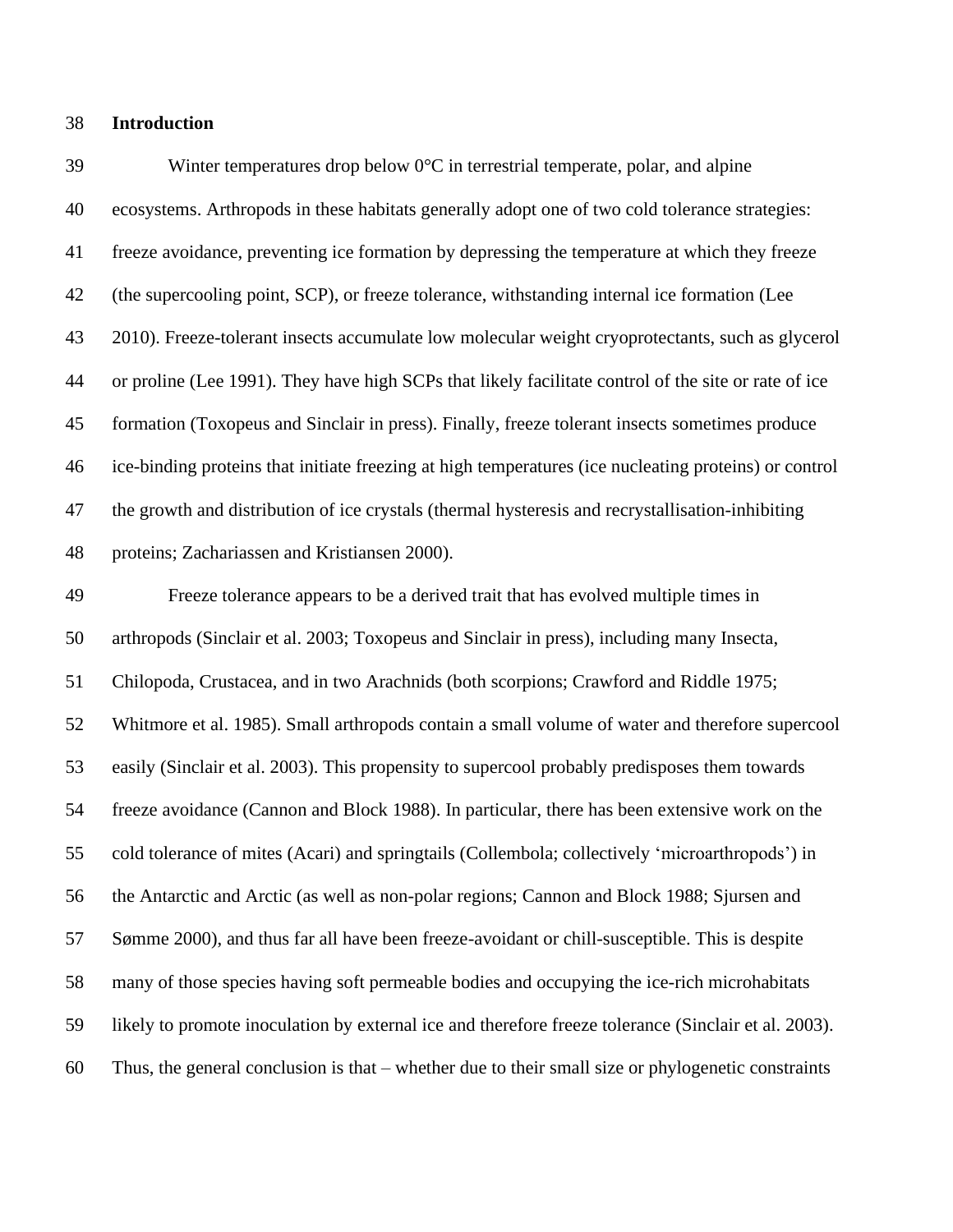| 61 | - microarthropods do not evolve freeze tolerance (Cannon and Block 1988; Sinclair et al. 2003;               |
|----|--------------------------------------------------------------------------------------------------------------|
| 62 | Toxopeus and Sinclair in press).                                                                             |
| 63 |                                                                                                              |
| 64 | Here we report that overwintering red velvet mites are freeze tolerant, extending the                        |
| 65 | taxonomic breadth of incidence of this strategy and upending the expectation that all                        |
| 66 | microarthropods are freeze avoidant.                                                                         |
| 67 |                                                                                                              |
| 68 | <b>Methods</b>                                                                                               |
| 69 | We hand-collected a total of 340 adult red velvet mites [Allothrombium sp.                                   |
| 70 | (Trombidiidae), voucher CNC871154, Canadian National Collection], mean $\pm$ SEM fresh mass                  |
| 71 | $4.3 \pm 0.2$ mg, from the soil surface and leaves of <i>Cirsium arvense</i> at the Environmental Sciences   |
| 72 | Western farm in Ilderton, Ontario (43.1°N, 81.3°W) between March 2016 and May 2017. To                       |
| 73 | access mites under snow in winter, we collected c.100 individuals in November 2016 and buried                |
| 74 | them in 'field cages' – 600mL plastic containers containing 2cm of soil and C. arvense leaves,               |
| 75 | such that the surface of the soil in the containers was level with the surrounding soil. After               |
| 76 | collecting them from the field or removing them from the field cages (the mites always remained              |
| 77 | on the surface of the soil), we housed mites in 600mL containers at $4^{\circ}$ C (winter - January,         |
| 78 | February, March) or room temperature (spring - April, May and autumn - November) for up to                   |
| 79 | five days. We were unable to find mites between May and September, likely because juvenile                   |
| 80 | trombindinid red velvet mites are ectoparasitic (Zhang 1998). We determined the SCP, cold                    |
| 81 | tolerance strategy, and low temperature at which $50\%$ of individuals are killed (LLT <sub>50</sub> ) using |
| 82 | methods outlined elsewhere (Sinclair et al. 2015).                                                           |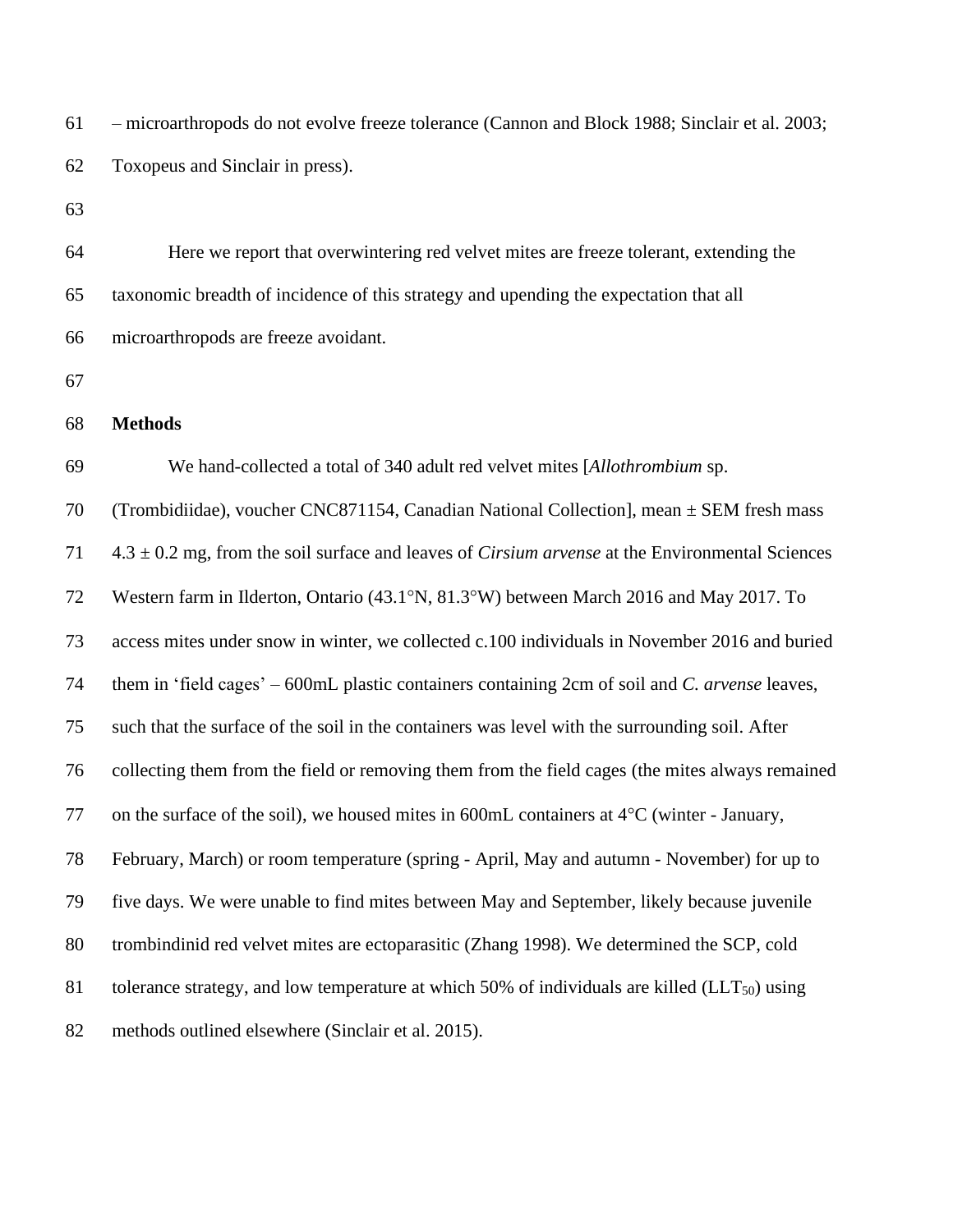| 83  | We measured SCP in March, April, September, October, and November 2016, and                                                                                     |  |  |
|-----|-----------------------------------------------------------------------------------------------------------------------------------------------------------------|--|--|
| 84  | January, February, March, and May 2017. We placed mites individually in 1.7mL                                                                                   |  |  |
| 85  | microcentrifuge tubes in contact with a 36-AWG type-T thermocouple and recorded temperature                                                                     |  |  |
| 86  | at 2 Hz via a TC-08 interface and PicoLog software (Pico Technology, Cambridge, UK). We                                                                         |  |  |
| 87  | placed tubes in an aluminium block cooled by fluid circulated from a Proline RP855 bath                                                                         |  |  |
| 88  | (Lauda, Würzburg, Germany; before July 2016) or by a custom-built Peltier-effect device. We                                                                     |  |  |
| 89  | cooled mites from 4 °C (winter) or 20 °C (spring and autumn) to 0 °C at $1.0$ °C min <sup>-1</sup> , and                                                        |  |  |
| 90  | $0.5^{\circ}$ C·min <sup>-1</sup> (or $0.25^{\circ}$ C·min <sup>-1</sup> before July 2016) thereafter.                                                          |  |  |
| 91  |                                                                                                                                                                 |  |  |
| 92  | To determine cold tolerance strategy in March, September, October, and November 2016,                                                                           |  |  |
| 93  | and January 2017, we cooled groups of mites until half the individuals had frozen (i.e. produced                                                                |  |  |
| 94  | exotherms), then removed all of them to $4^{\circ}$ C (winter) or $\sim$ 20 $^{\circ}$ C (spring and autumn). After 24h,                                        |  |  |
| 95  | mites that were upright and moving were recorded as alive.                                                                                                      |  |  |
| 96  |                                                                                                                                                                 |  |  |
| 97  | We estimated LLT <sub>50</sub> in March and November 2016, and January 2017 in groups of four                                                                   |  |  |
| 98  | mites exposed for 1h to a range of temperatures below the SCP. We began cooling at 21 <sup>o</sup> C (for                                                       |  |  |
| 99  | March measurements), $15^{\circ}$ C (November), or $4^{\circ}$ C (January; we based these temperatures on                                                       |  |  |
| 100 | approximate maximum air temperatures for each month), and cooled and rewarmed at 0.25°C                                                                         |  |  |
| 101 | min <sup>-1</sup> (March measurements), or to $0^{\circ}$ C at $1^{\circ}$ C·min <sup>-1</sup> , and $0.5^{\circ}$ C·min <sup>-1</sup> thereafter, and rewarmed |  |  |
| 102 | at $0.5^{\circ}$ C·min <sup>-1</sup> . We assessed survival after 24h at $20^{\circ}$ C (March, November) or 4 <sup>o</sup> C (January).                        |  |  |
| 103 |                                                                                                                                                                 |  |  |
| 104 | We examined survival after prolonged freezing at temperatures below the SCP (but that                                                                           |  |  |
| 105 | yielded 100% survival of brief exposures) in April 2016 and March 2017. We cooled groups of                                                                     |  |  |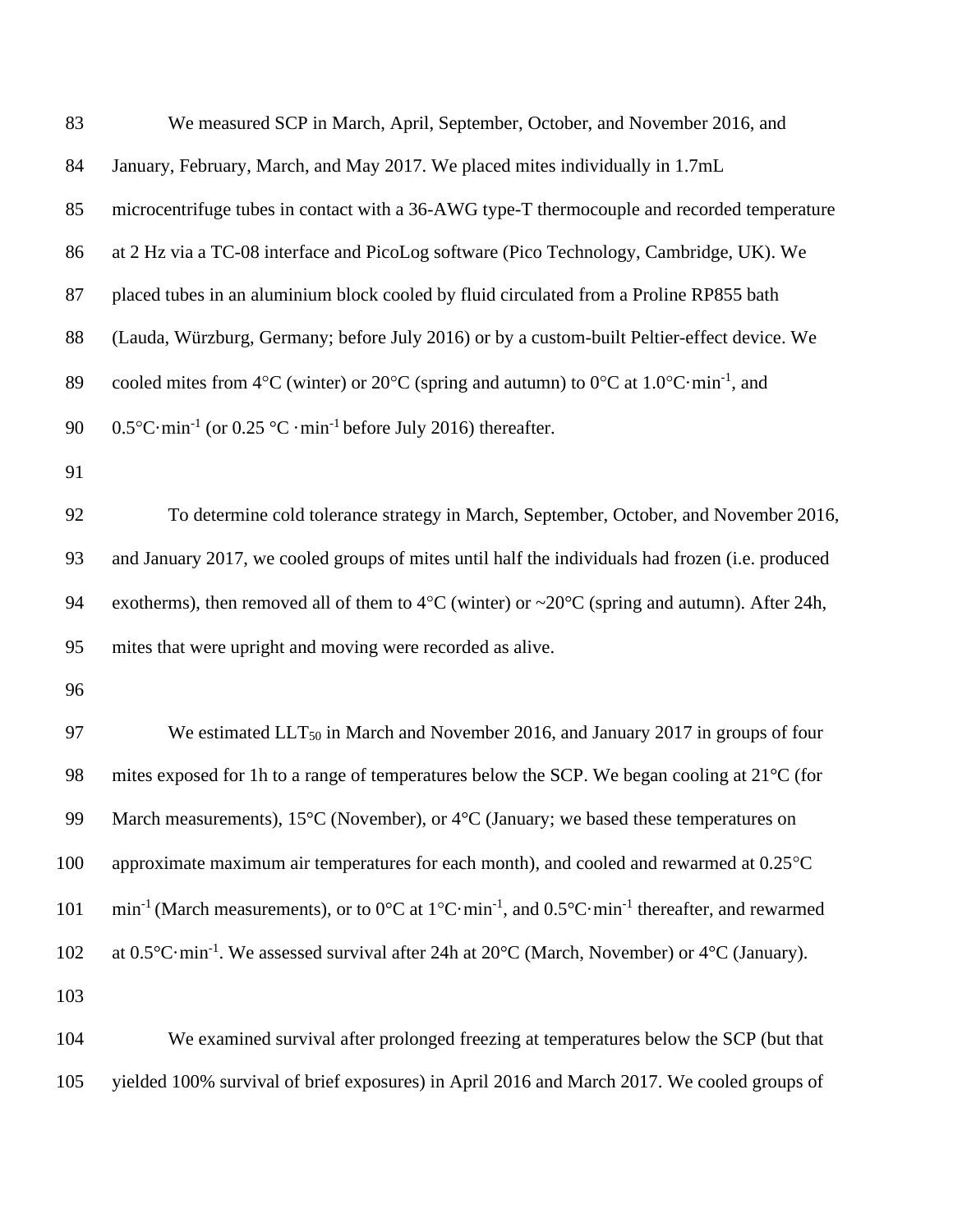| 106 | 7-10 mites from $21^{\circ}$ C to $-8.6^{\circ}$ C at $0.25^{\circ}$ C $\cdot$ min <sup>-1</sup> , held them for 1, 8, and 24h, rewarmed at |
|-----|---------------------------------------------------------------------------------------------------------------------------------------------|
| 107 | $0.25^{\circ}$ C·min <sup>-1</sup> and assessed survival (as above). In March 2017, we cooled three groups of four                          |
| 108 | mites from 0°C to -9.0 $\pm$ 0.7°C at 0.5°C·min <sup>-1</sup> , and held one group for each of 1h, 12h, and one                             |
| 109 | week, before rewarming at $0.5^{\circ}$ C·min <sup>-1</sup> .                                                                               |
| 110 |                                                                                                                                             |
| 111 | To measure hemolymph osmolality, we amputated the front right leg under immersion                                                           |
| 112 | oil, extracted c. 20 nL of hemolymph, and determined osmolality and thermal hysteresis (Otago                                               |
| 113 | Osmometers, Dunedin, New Zealand) as previously described (Crosthwaite et al. 2011). We                                                     |

114 measured whole-body water content gravimetrically, as the difference between fresh mass and

115 mass after drying to a constant mass at 60°C (Sjursen and Sømme 2000). We rehydrated and

116 crushed these mites in 0.05% Tween 20, and measured glycerol concentration

117 spectrophotometrically (details in Crosthwaite et al. 2011).

118

119 We compared SCP, osmolality, water content, and glycerol content using ANOVA in R

120 (version 3.2.2). We calculated  $LLT_{50}$  from a generalized linear model in R and used non-

121 overlapping 95% confidence intervals to compare months.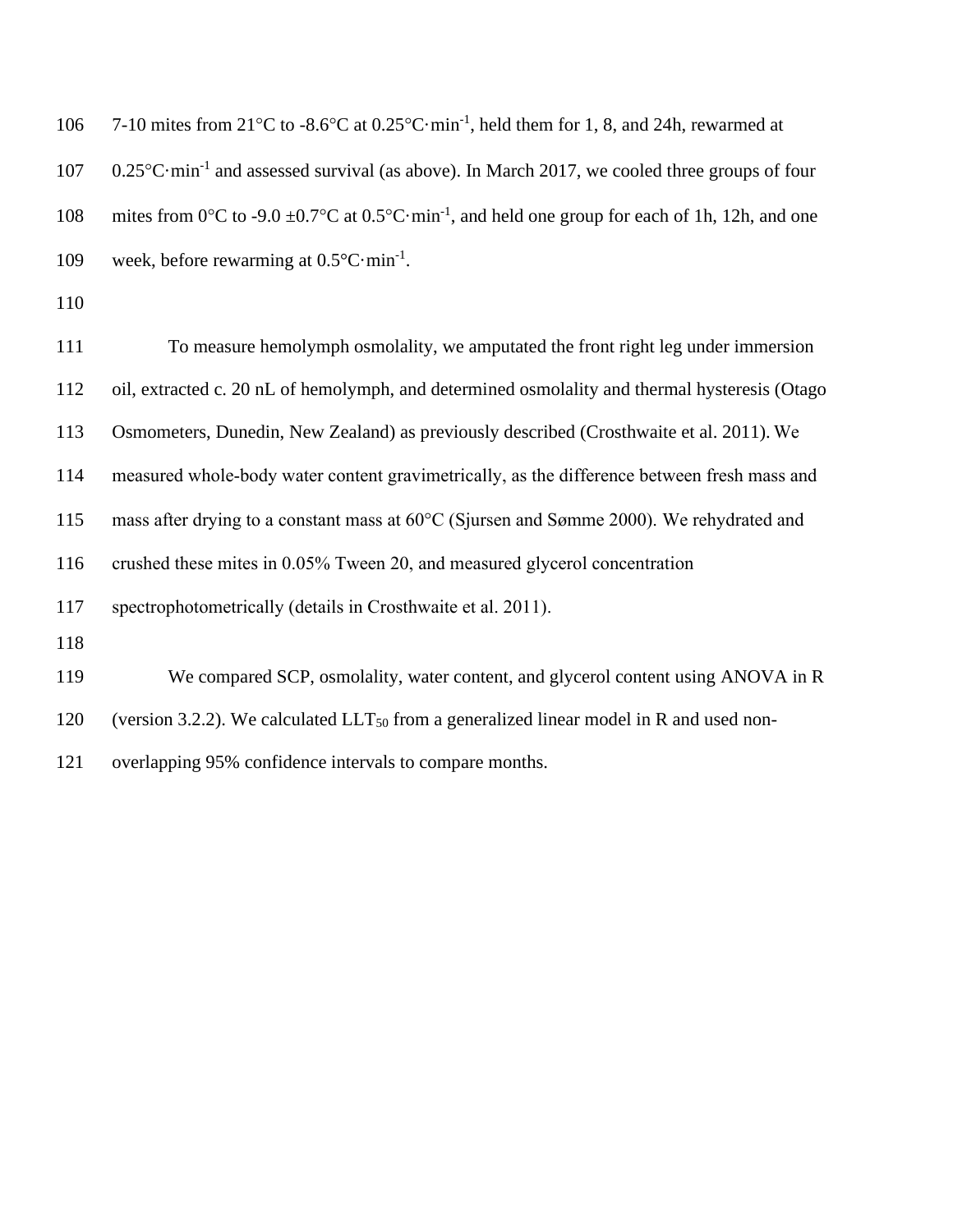**Results**

 All mites collected between November and March survived internal ice formation; a 124 smaller proportion survived freezing at other times (Table 1). SCP ranged from -3.9°C (March 125 2016) to -9.2°C (March 2017), and mean SCPs ranged from -6.2  $\pm$ 0.2°C in March 2016 to -8.4 126  $\pm 0.2^{\circ}$ C in January 2017 (Fig. 1a). SCP differed significantly among sampling points (Fig. 1a), but not in a manner that was associated with freeze tolerant mites having consistently higher or 128 lower SCPs than their freeze intolerant counterparts.  $LLT_{50}$  ( $\pm$ 95%CI) was lower in January (-129 20.0  $\pm$ 2.7°C), than in March (-7.4 $\pm$ 3.2) or November (-12.1  $\pm$ 1.8°C; Fig. 1b). All mites in April and March survived being frozen at -8.6°C or -9.0 ±0.7°C for 24h, and 8/12 of March-collected 131 mites survived frozen for one week at -9.0°C. Hemolymph osmolality ranged from 462 (March 2017) to 1997mOsm (February 2017; Fig. 2a). Mean osmolality was highest in mites collected in January and February (Fig. 2a; Table 2). Water content was significantly lower in February 2017 than at other times of year, except November 2016 (Figure 2a). We did not observe thermal hysteresis in any hemolymph sample and saw no spicular ice crystal growth suggestive of ice-binding activity (Crosthwaite et al. 2011). Glycerol concentration was highest in midwinter (Fig. 2b). 

- 
-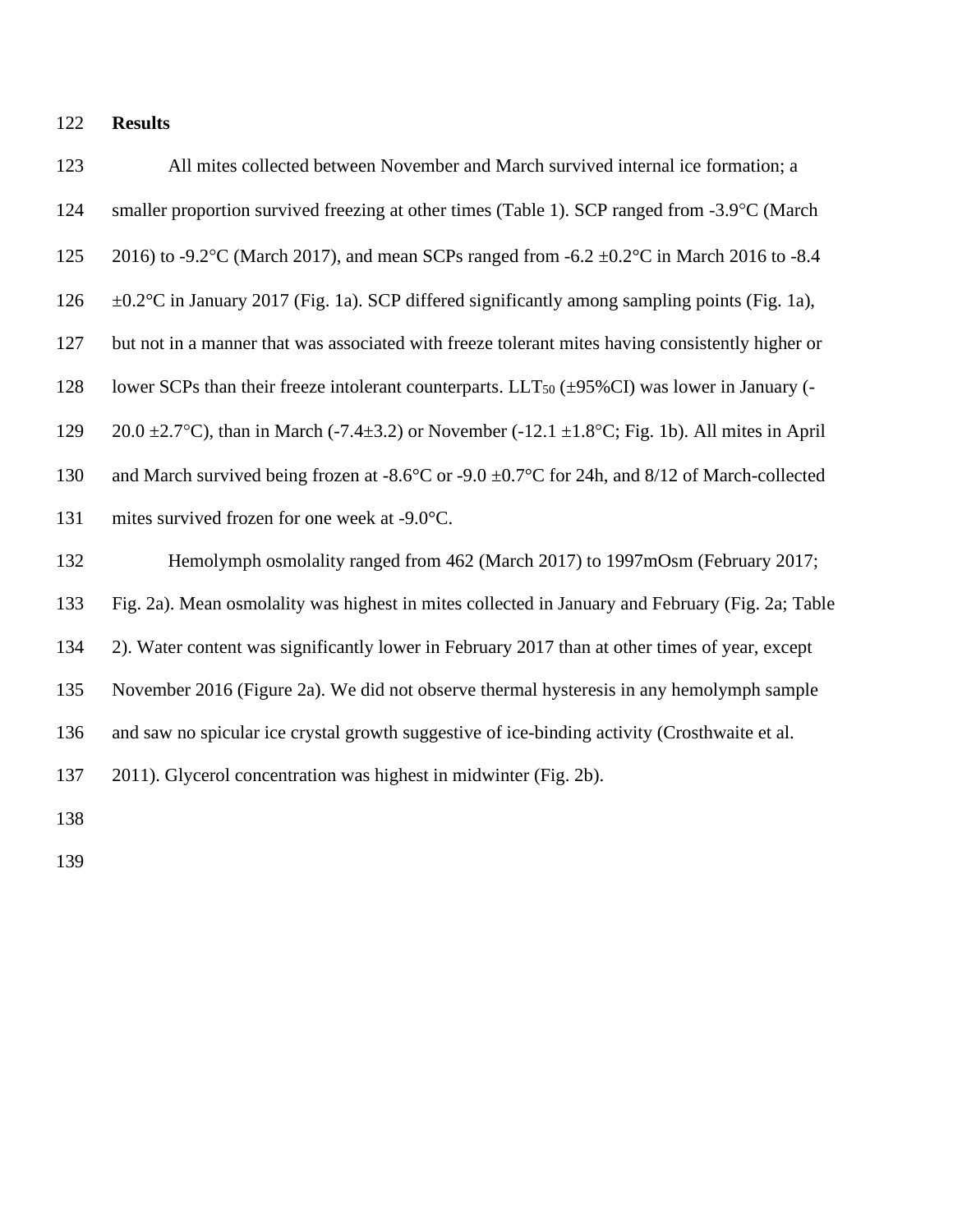**Discussion**

 To our knowledge, this is the first report of freeze tolerance in a microarthropod. Not all individuals survive internal ice formation in autumn, but by midwinter (January and February), *Allothrombium* sp. can survive at least one week in a frozen state.

 The supercooling point was lowest in midwinter, but there did not appear to be a strong association between SCP and cold tolerance, unlike in many freeze-tolerant insects, and the total range of mean SCP is only c. 2°C in *Allothrombium* sp., compared to seasonal shifts of 10°C or 148 more in other freeze tolerant species (Duman 2001). The supercooling point was c. 1.5°C higher in March 2016 than in March 2017 (Fig. 1A). We identify two possible explanations for this that may not simply be due to inter-annual variation. First, the March 2016 sample was collected on March 26th, much later in the month than the March 2017 sample (collected on March 6th); the 2016 sample may perhaps be better reflective of SCP in the spring (we note it does not differ from the April and May timepoints). Second, the March and April 2016 SCPs were measured by 154 cooling the mites at  $0.25 \text{ °C}\cdot \text{min}^{-1}$ , whereas the 2017 mites were cooled at  $0.5 \text{ °C}\cdot \text{min}^{-1}$ . Slower cooling rates do lead to higher SCPs (Salt 1966), so this could explain the discrepancy, although the likely presence of ice nucleating agents would be expected to at least partially mitigate this 157 effect. Either way, a difference in mean SCP of a few <sup>o</sup>C is unlikely to be biologically significant, and reflects the overall small range of SCPs in adult *Allothrombium* sp., and suggests selection for a consistently high supercooling point.

161 *Allothrombium* sp. is a large mite (fresh mass  $4.1 \pm 1.4$  mg in the animals in our study), about twenty times the size of the c. 0.2 mg *Alaskozetes antarcticus* (Block 1977). This relatively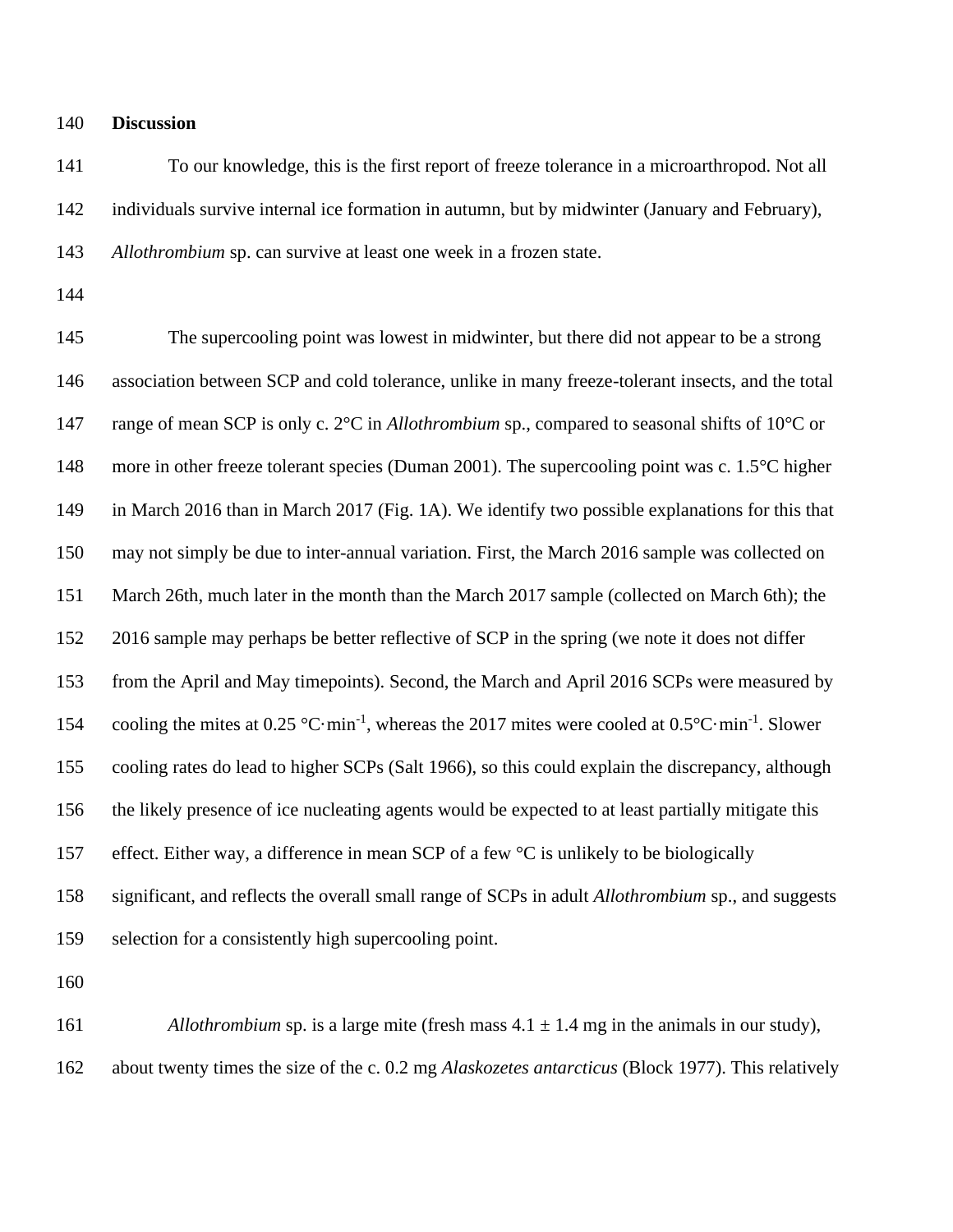large size does not explain the high SCP nor imply an inability to depress the SCP in the winter; non-cold-hardy insects of comparable size to *Allothrombium* sp., such as *Drosophila*, have SCPs below -15 °C without special adaptations (Strachan et al. 2011), and much larger insects can maintain very low SCPs (e.g. the 70-100 mg emerald ash borer *Agrilus planipennis* has a mean 167 SCP below -30 °C in winter; Crosthwaite et al. 2011). SCP depression may not be possible for soft-bodied species that (like *Allothrombium* sp.) are routinely exposed to ice nucleators from the habitat. We speculate that this high probability of freezing (alongside year-round activity) could have favored evolution of freeze tolerance in this species, as has been postulated for freeze tolerance more generally (Toxopeus and Sinclair in press). Interestingly, these mites appear to have adopted a divergent strategy to the cryoprotective dehydration used by Collembola in similar habitats to avoid freezing (Sørensen and Holmstrup 2011).

 Hemolymph osmolality was highest in midwinter. Decreased water content accounts for c.215 mOsm of that increase, with another 15 mOsm from increased [glycerol]. Glycerol has been reported as a cryoprotectant in other arachnids (Aitchison and Hegdekar 1982; Kirchner and Kestler 1969; Young and Block 1980) and is thought to enhance freeze tolerance by stabilising macromolecules and reducing ice content and minimum cell volume (Lee 2010). Although our small sample sizes (and consequently high variance) mean that we probably lack statistical power to detect small differences in [glycerol], the magnitude of the change from 182 summer to winter (~15 mM) is substantially lower than the large changes observed in other mites; for example, the freeze-avoidant *A. antarcticus* accumulates c. 0.5 M glycerol (Young and Block 1980). Approximately 530 mOsm remain unaccounted for; we hypothesize that other osmotically-active agents (such as other polyols or amino acids, see Sinclair and Toxopeus, in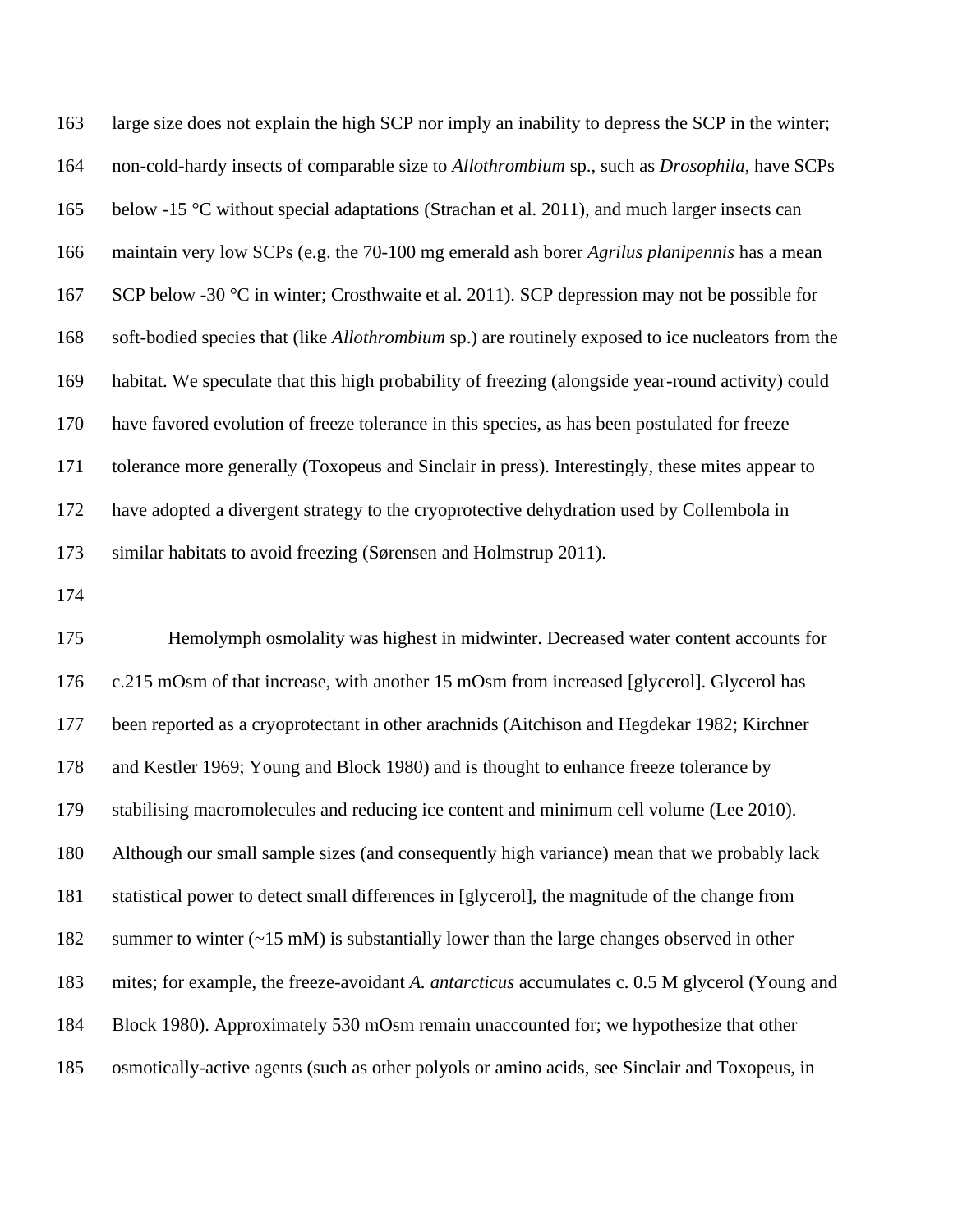| 186 | press) contribute to the increase of hemolymph osmolality could also act as cryoprotectants. |
|-----|----------------------------------------------------------------------------------------------|
| 187 | Possibly, the small decrease in SCP in midwinter results from this increased osmolality.     |

 In arachnids, freeze tolerance has evolved in two desert scorpions (Crawford and Riddle 1975; Whitmore et al. 1985), but not in any other mites as far as we are aware (Cannon and Block 1988). Winter temperatures in southwestern Ontario can be highly variable (see, e.g., Marshall and Sinclair 2012), and we suggest that this thermal variability coupled with winter activity (which likely precludes the accumulation of very high cryoprotectant concentrations), and extensive environmental moisture (promoting inoculative freezing) has favored freeze tolerance in this species. Thus, we show that neither small size nor a phylogenetic tendency towards freeze avoidance in mites prevents them from evolving freeze tolerance, and we speculate that other mites in similar circumstances may also be freeze tolerant.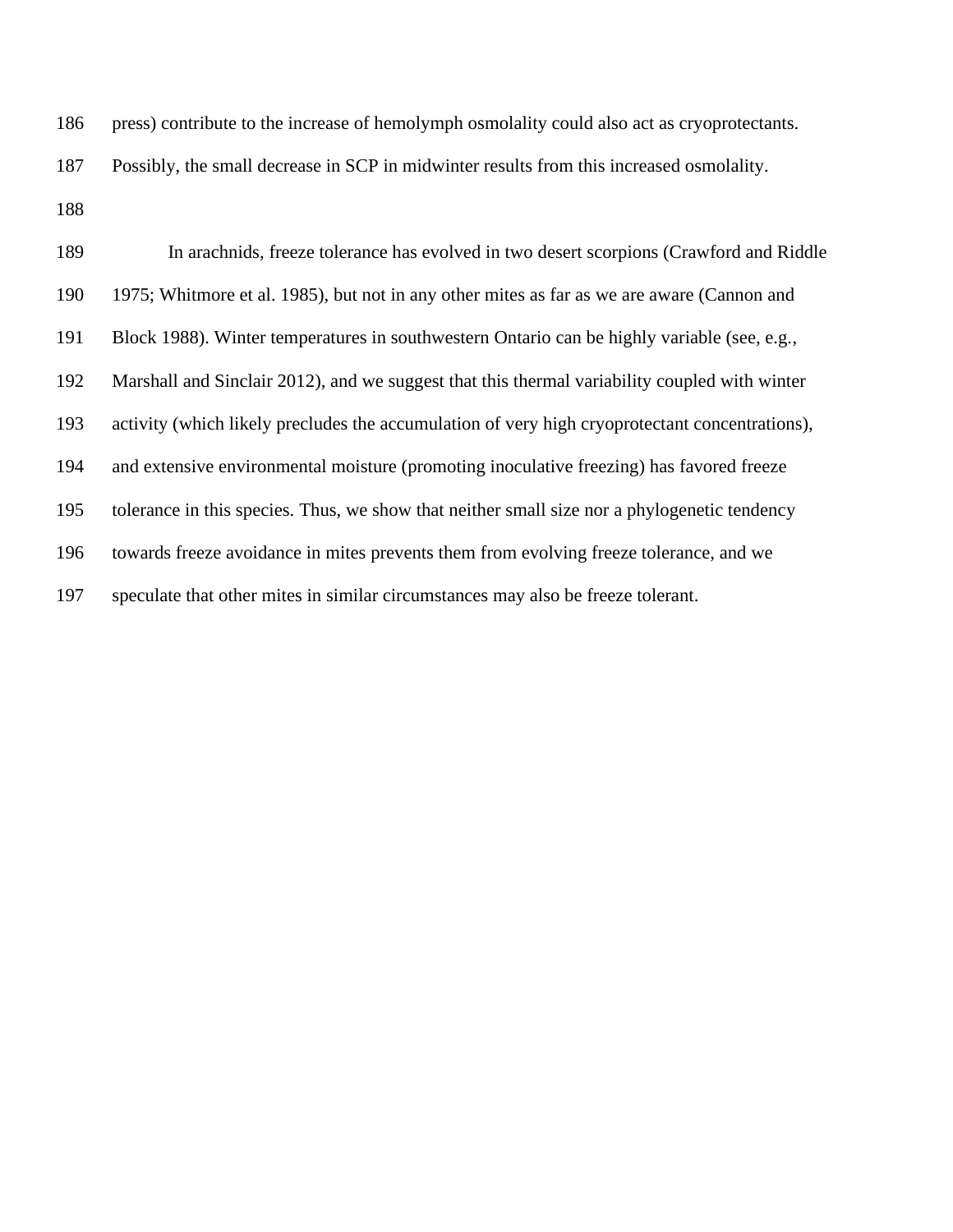## **Acknowledgements**

- We acknowledge support from the Natural Science and Engineering Research Council of Canada
- via an Alexander Graham Bell Canada Graduate Scholarship to SEA and a Discovery Grant to
- BJS. Thanks also to Peter Duenk, Kurtis Turnbull, Brynne Duffy, and John Ciancio for
- assistance with field collections; Jackie Lebenzon, Jantina Toxopeus, and Lamees Mohammad
- 203 for laboratory assistance; and Victoria Nowell (Canadian National Collection) and Cal Welbourn
- (Florida Department of Agriculture and Consumer Services) for mite identification. This ms was
- greatly improved by the constructive comments of three anonymous reviewers.
-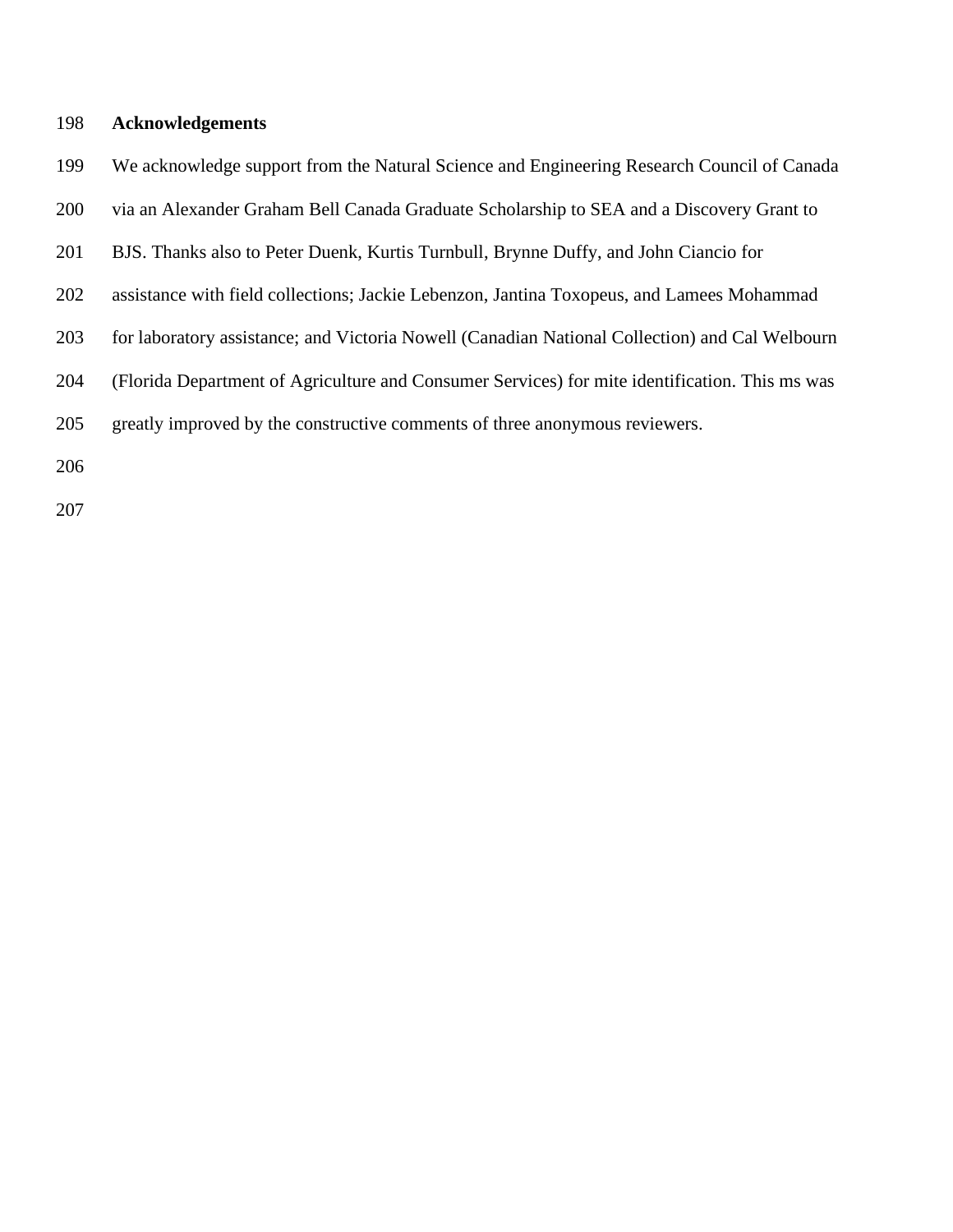## **Literature Cited**

- Aitchison, C.W., and B.M. Hegdekar. 1982. Cryoprotectants in winter-active collembolans and spiders. Cryo-Lett 3: 310-311.
- Block, W. 1977. Oxygen consumption of the terrestrial mite *Alaskozetes antarcticus* (Acari: Cryptostigmata). J Exp Biol 68: 69-87.
- Cannon, R.J.C., and W. Block. 1988. Cold tolerance of microarthropods. Biol Rev 63: 23-77.
- Crawford, C.S., and W.A. Riddle. 1975. Overwintering physiology of the scorpion *Diplocentrus spitzeri*. Physiol Zool 48: 84-92.
- Crosthwaite, J.C., S. Sobek, D.B. Lyons, M.A. Bernards and B.J. Sinclair. 2011. The overwintering physiology of the emerald ash borer, *Agrilus planipennis* Fairmaire (Coleoptera: Buprestidae). J Insect Physiol 57: 166-173.
- Duman, J.G. 2001. Antifreeze and ice nucleator proteins in terrestrial arthropods. Annu Rev Physiol 63: 327-357.
- Kirchner, W., and P. Kestler. 1969. Untersuchungen zur Kälteresistenz der Schilfradspinne *Araneus cornutus* (Araneidae). J Insect Physiol 15: 41-53.
- Lee, R.E. 1991. Principles of Insect Low Temperature Tolerance. pp. 17-46 in R.E. Lee and D.L. Denlinger, eds. Insects at Low Temperature. Chapman and Hall, New York.
- Lee, R.E. 2010. A primer on insect cold tolerance. pp. 3-34 in D.L. Denlinger and R.E. Lee, eds. Low temperature biology of insects. Cambridge University Press, New York.
- Marshall, K.E., and B.J. Sinclair. 2012. Threshold temperatures mediate the impact of reduced snow cover on overwintering freeze-tolerant caterpillars. Naturwissenschaften 99: 33-41.
- Salt, R.W. 1966. Effect of cooling rate on the freezing temperature of supercooled insects. Can J Zool 44: 655-659.
- Sinclair, B.J., A. Addo-Bediako and S.L. Chown. 2003. Climatic variability and the evolution of insect freeze tolerance. Biol Rev 78: 181-195.
- Sinclair, B.J., L.E. Coello Alvarado and L.V. Ferguson. 2015. An invitation to measure insect cold tolerance: methods, approaches, and workflow. J Therm Biol 53: 180-197.
- Sjursen, H., and L. Sømme. 2000. Seasonal changes in tolerance to cold and desiccation in *Phauloppia* sp. (Acari, Oribatida) from Finse, Norway. J Insect Physiol 46: 1387-1396.
- Sørensen, J.G., and M. Holmstrup. 2011. Cryoprotective dehydration is widespread in Arctic springtails. J Insect Physiol 57: 1147-1153.
- Strachan, L.A., H.E. Tarnowski-Garner, Marshall, K.E., and B.J. Sinclair. 2011. The evolution of cold tolerance in *Drosophila* larvae. Physiol Biochem Zool 84: 43-53.
- Toxopeus, J., and B.J. Sinclair. in press. Mechanisms underlying insect freeze tolerance. Biol Rev. DOI: 10.1111/brv.12425.
- Whitmore, D.H., R. Gonzalez and J.G. Baust. 1985. Scorpion cold hardiness. Physiol Zool 58: 526-537.
- Young, S.R., and W. Block. 1980. Experimental studies on the cold tolerance of *Alaskozetes antarcticus*. J Insect Physiol 26: 189-200.
- Zachariassen, K.E., and E. Kristiansen. 2000. Ice nucleation and antinucleation in nature. Cryobiology 41: 257-279.
- Zhang, Z.-Q. 1998. Biology and ecology of trombidiid mites (Acari: Trombidioidea). Exp Appl Acarol 22: 139-155.
- 
-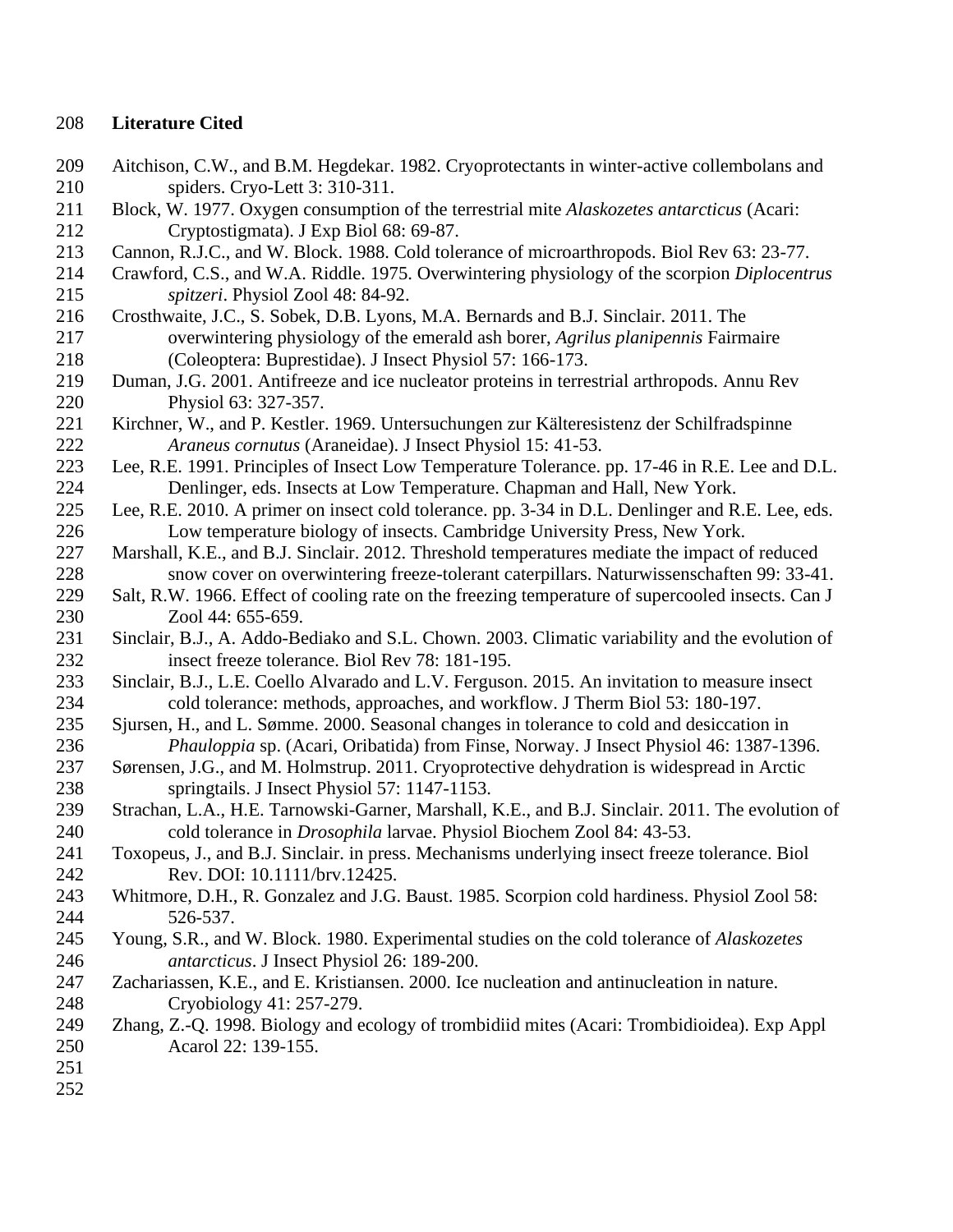# 253 **Tables**

- 254 Table 1: Freeze tolerance in *Allothrombium* sp. We cooled mites until c. 50% froze, then
- 255 removed them from the cold for recovery.

|                | Frozen    |                    | Unfrozen |                   |
|----------------|-----------|--------------------|----------|-------------------|
| Date collected | No. alive | No. dead No. alive |          | No. dead          |
| March 2016     | 9         | $\mathbf{\Omega}$  | 8        |                   |
| September 2016 | 5         | 3                  | 8        |                   |
| October 2016   | 2         | 2                  | 4        | 0                 |
| November 2016  | 8         | $\theta$           | 8        | $\mathbf{\Omega}$ |
| January 2017   | 7         | 0                  | 3        |                   |

256

257